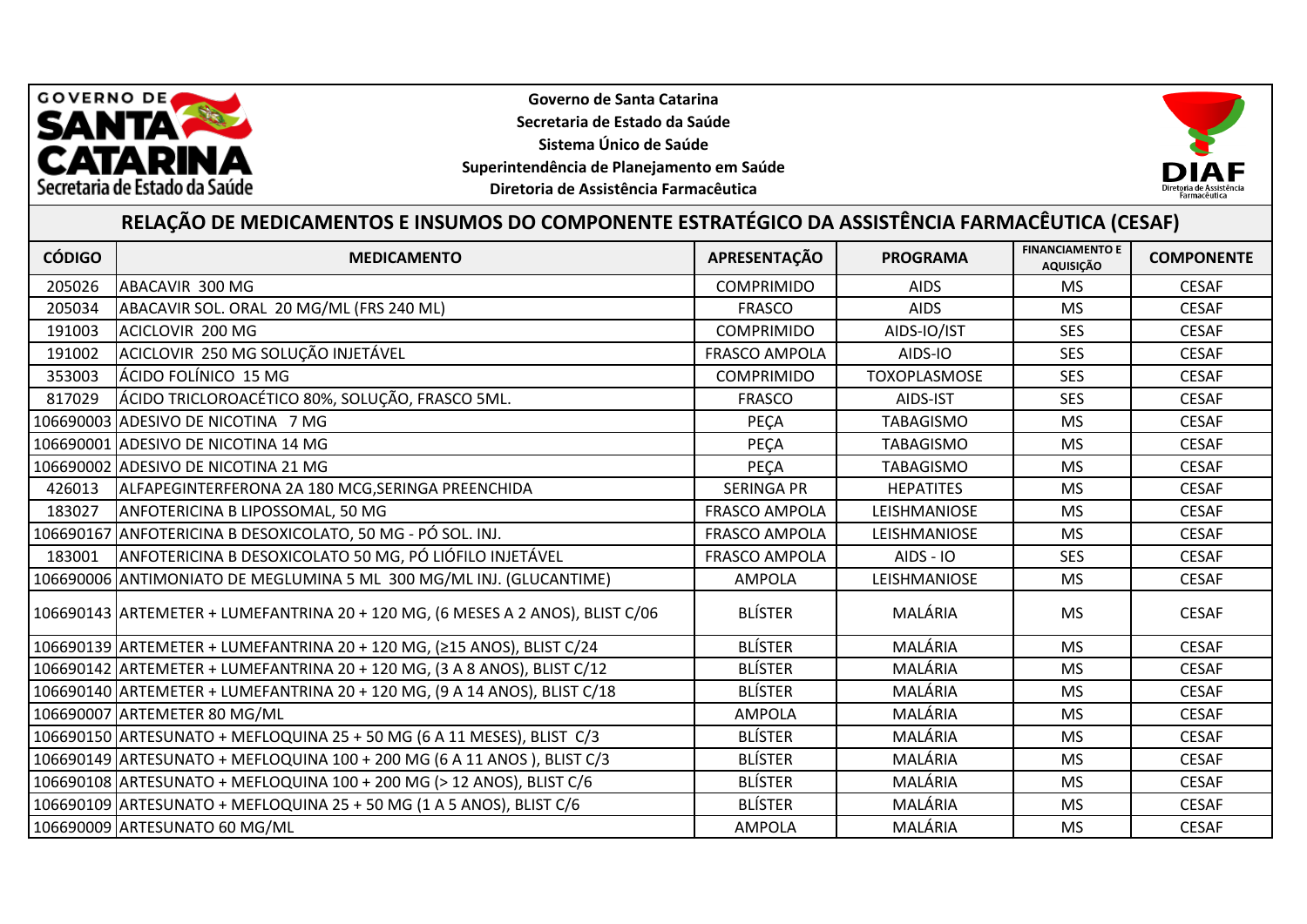|         | 106690012 ATAZANAVIR 300 MG                                      | <b>COMPRIMIDO</b>    | <b>AIDS</b>                                      | <b>MS</b>  | <b>CESAF</b> |
|---------|------------------------------------------------------------------|----------------------|--------------------------------------------------|------------|--------------|
| 167060  | AZITROMICINA 250 MG                                              | <b>CÁPSULA</b>       | COQUELUCHE /<br><b>DIFTERIA</b>                  | <b>MS</b>  | <b>CESAF</b> |
| 167091  | AZITROMICINA 500 MG                                              | <b>CÁPSULA</b>       | TRACOMA/AIDS- IST                                | MS/SES     | <b>CESAF</b> |
| 167114  | AZITROMICINA 600 MG, PÓ PARA SUSPENSÃO ORAL 40 MG/ML             | <b>FRASCO</b>        | COQUELUCHE /<br>DIFTERIA/TRACOMA                 | <b>MS</b>  | <b>CESAF</b> |
| 167005  | BENZILPENICILINA BENZATINA 1.200.000 UI, PÓ LIÓFILO              | <b>FRASCO AMPOLA</b> | <b>SÍFILIS</b>                                   | <b>MS</b>  | <b>CESAF</b> |
| 167002  | BENZILPENICILINA POTÁSSICA 5 MILHÕES UI, PÓ LIÓFILO              | <b>FRASCO AMPOLA</b> | <b>NEUROSSÍFILIS</b>                             | <b>MS</b>  | <b>CESAF</b> |
|         | 106690115 BENZNIDAZOL 100 MG                                     | <b>COMPRIMIDO</b>    | DOENÇA DE CHAGAS                                 | <b>MS</b>  | <b>CESAF</b> |
|         | 106690116 BENZNIDAZOL 12,5 MG                                    | <b>COMPRIMIDO</b>    | DOENÇA DE CHAGAS                                 | <b>MS</b>  | <b>CESAF</b> |
|         | 106690016 BUPROPIONA CLORIDRATO 150 MG                           | <b>COMPRIMIDO</b>    | <b>TABAGISMO</b>                                 | <b>MS</b>  | <b>CESAF</b> |
| 167030  | CEFTRIAXONA 1G PÓ PARA SOLUÇÃO INJETÁVEL IV                      | <b>FRASCO AMPOLA</b> | AIDS-IST                                         | <b>SES</b> | <b>CESAF</b> |
|         | 106690019 CLOFAZIMINA 50 MG (FRACIONADO C/30)                    | <b>CÁPSULA</b>       | HANSENIASE                                       | <b>MS</b>  | <b>CESAF</b> |
| 167115  | CLOFAZIMINA 100 MG (FRACIONADO C/30)                             | <b>CÁPSULA</b>       | HANSENIASE                                       | <b>MS</b>  | <b>CESAF</b> |
|         | 106690131 CLORANFENICOL 125 MG/5ML SUSP ORAL                     | <b>FRASCO</b>        | FEBRE MACULOSA                                   | <b>MS</b>  | <b>CESAF</b> |
| 167056  | CLORIDRATO DE CIPROFLOXACINO 500 MG                              | <b>COMPRIMIDO</b>    | AIDS-IST                                         | <b>SES</b> | <b>CESAF</b> |
|         | 106690021 CLOROQUINA 150 MG                                      | <b>COMPRIMIDO</b>    | MALÁRIA                                          | <b>MS</b>  | <b>CESAF</b> |
| 9881008 | CURATIVO TRATAMENTO OLEOSO, CONTEUDO 200 ML (DETAL OLEO DERSANI) | PEÇA                 | HANSENIASE                                       | <b>SES</b> | <b>CESAF</b> |
| 205017  | DAPSONA 100 MG                                                   | <b>COMPRIMIDO</b>    | AIDS-IO                                          | <b>SES</b> | <b>CESAF</b> |
|         | 106690105 DARUNAVIR 150 MG                                       | <b>COMPRIMIDO</b>    | <b>AIDS</b>                                      | <b>MS</b>  | <b>CESAF</b> |
|         | 106690135 DARUNAVIR 600MG                                        | <b>COMPRIMIDO</b>    | <b>AIDS</b>                                      | <b>MS</b>  | <b>CESAF</b> |
|         | 106690104 DARUNAVIR 75MG                                         | <b>COMPRIMIDO</b>    | <b>AIDS</b>                                      | <b>MS</b>  | <b>CESAF</b> |
|         | 106690172 DARUNAVIR 800 MG                                       | <b>COMPRIMIDO</b>    | <b>AIDS</b>                                      | <b>MS</b>  | <b>CESAF</b> |
| 787035  | DEXTRANO + HIPROMELOSE COLIRIO (FRS15 ML)                        | <b>FRASCO</b>        | HANSENIASE                                       | <b>SES</b> | <b>CESAF</b> |
|         | 106690090 DFC (4X1) RIFAMP 150 MG + ISONIAZIDA 75MG + PIRAZ 4    | <b>COMPRIMIDO</b>    | <b>TUBERCULOSE</b>                               | <b>MS</b>  | <b>CESAF</b> |
|         | 106690130 DIETILCARBAMAZINA 50 MG                                | <b>COMPRIMIDO</b>    | <b>FILARIOSE</b>                                 | <b>MS</b>  | <b>CESAF</b> |
|         | 106690144 DOLUTEGRAVIR 50 MG                                     | <b>COMPRIMIDO</b>    | <b>AIDS</b>                                      | <b>MS</b>  | <b>CESAF</b> |
| 167054  | DOXICICLINA, CLORIDRATO - 100MG                                  | <b>DRÁGEA</b>        | AIDS-<br>IST/BRUCELOSE/FEBRE<br>MACULOSA/SÍFILIS | <b>MS</b>  | <b>CESAF</b> |
| 205021  | <b>EFAVIRENZ 200 MG</b>                                          | <b>CÁPSULA</b>       | <b>AIDS</b>                                      | <b>MS</b>  | <b>CESAF</b> |
|         | 106690038 EFAVIRENZ 600 MG                                       | <b>CÁPSULA</b>       | <b>AIDS</b>                                      | <b>MS</b>  | <b>CESAF</b> |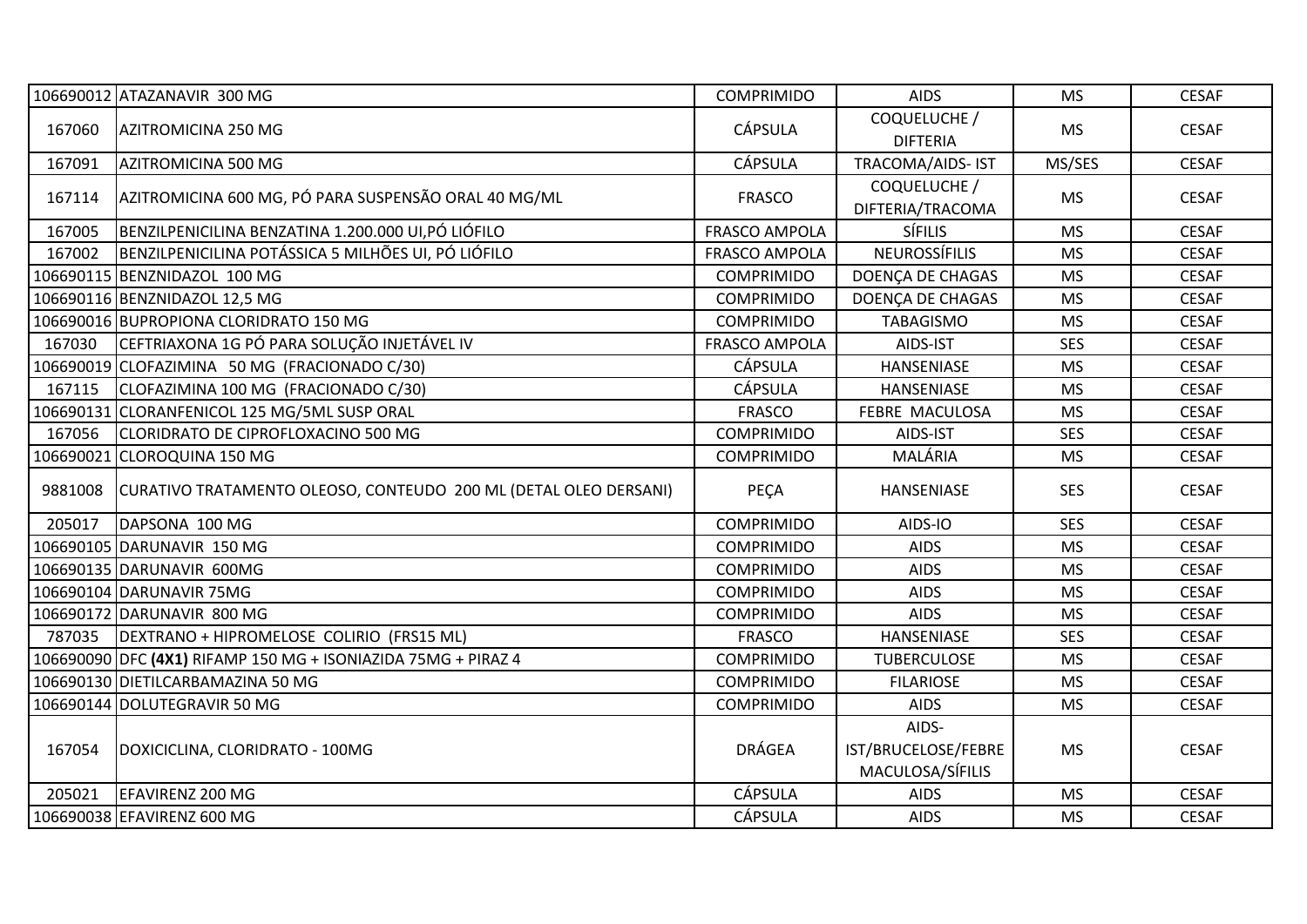|          | 106690039 EFEVIRENZ SOL. ORAL 30 MG/ML (FRS 180 ML)                  | <b>FRASCO</b>                           | <b>AIDS</b>         | <b>MS</b>  | <b>CESAF</b>        |
|----------|----------------------------------------------------------------------|-----------------------------------------|---------------------|------------|---------------------|
|          | 106690147 EMTRICITABINA 200 MG + TENOFOVIR DISOPROXIL 300 MG         | <b>COMPRIMIDO</b>                       | <b>AIDS</b>         | <b>MS</b>  | <b>CESAF</b>        |
|          | 106690040 ENFUVIRTIDA 90 MG/ML                                       | <b>FRASCO AMPOLA</b>                    | <b>AIDS</b>         | <b>MS</b>  | <b>CESAF</b>        |
| 191016   | <b>ENTECAVIR 0,5MG</b>                                               | <b>COMPRIMIDO</b>                       | <b>HEPATITES</b>    | <b>MS</b>  | <b>CESAF</b>        |
| 167070   | <b>ESPIRAMICINA 500 MG</b>                                           | <b>CÁPSULA</b>                          | <b>TOXOPLASMOSE</b> | <b>MS</b>  | <b>CESAF</b>        |
| 167080   | <b>ESTREPTOMICINA 1G</b>                                             | <b>FRASCO AMPOLA</b>                    | <b>TUBERCULOSE</b>  | <b>MS</b>  | <b>CESAF</b>        |
| 167081   | ETAMBUTOL 400 MG                                                     | <b>COMPRIMIDO</b>                       | <b>TUBERCULOSE</b>  | <b>MS</b>  | <b>CESAF</b>        |
|          | 106690098 ETRAVIRINA 100 MG                                          | <b>COMPRIMIDO</b>                       | <b>AIDS</b>         | <b>MS</b>  | <b>CESAF</b>        |
|          | 106690146 ETRAVIRINA 200 MG                                          | <b>COMPRIMIDO</b>                       | <b>AIDS</b>         | <b>MS</b>  | <b>CESAF</b>        |
| 183015   | <b>FLUCONAZOL 150 MG</b>                                             | <b>CÁPSULA</b>                          | AIDS-IO/IST         | <b>SES</b> | <b>CESAF</b>        |
|          | 106690096 FOSFATO DE OSELTAMIVIR 30 MG                               | <b>CÁPSULA</b>                          | INFLUENZA           | <b>MS</b>  | <b>CESAF</b>        |
|          | 106690097 FOSFATO DE OSELTAMIVIR 45 MG                               | <b>CÁPSULA</b>                          | INFLUENZA           | <b>MS</b>  | <b>CESAF</b>        |
|          | 106690093 FOSFATO DE OSELTAMIVIR 75 MG                               | <b>CÁPSULA</b>                          | INFLUENZA           | <b>MS</b>  | <b>CESAF</b>        |
| 191005   | GANCICLOVIR 50 MG                                                    | <b>FRASCO AMPOLA</b>                    | AIDS-IO             | <b>SES</b> | <b>CESAF</b>        |
| 191036   | GLECAPREVIR 100MG+PIBRENTASVIR 40 MG                                 | <b>COMPRIMIDO</b>                       | <b>HEPATITES</b>    | <b>MS</b>  | <b>CESAF</b>        |
|          | 106690051 GOMA DE NICOTINA 2 MG                                      | PECA                                    | <b>TABAGISMO</b>    | <b>MS</b>  | <b>CESAF</b>        |
| 10847024 | HIDROXICOBALAMINA, CLORIDRATO 5G, PÓ LIÓFILO INJET.C/KIT P/INF       | <b>FRASCO AMPOLA</b>                    | <b>ANTIDOTOS</b>    | <b>MS</b>  | <b>CESAF/CIATOX</b> |
| 396017   | IMUNOGLOBULINA ANTI-HEPATITE B 1000 UI/5ML SOLUÇÃO INJETÁVEL         | <b>FRASCO AMPOLA</b>                    | <b>HEPATITES</b>    | <b>MS</b>  | <b>CESAF</b>        |
| 167074   | <b>ISONIAZIDA 100 MG</b>                                             | <b>COMPRIMIDO</b>                       | <b>TUBERCULOSE</b>  | <b>MS</b>  | <b>CESAF</b>        |
|          | 106690152 ISONIAZIDA 300 MG                                          | <b>CÁPSULA</b>                          | AIDS/TUBERCULOSE    | <b>MS</b>  | <b>CESAF</b>        |
|          | 106690166 ISONIAZIDA 50 MG + RIFAMPICINA 75 MG + PIRAZINAMIDA 150 MG | <b>COMPRIMIDO</b><br><b>DISPERSÍVEL</b> | <b>TUBERCULOSE</b>  | <b>MS</b>  | <b>CESAF</b>        |
|          | 106690165 ISONIAZIDA 50 MG + RIFAMPICINA 75 MG                       | <b>COMPRIMIDO</b><br><b>DISPERSÍVEL</b> | <b>TUBERCULOSE</b>  | <b>MS</b>  | <b>CESAF</b>        |
|          | 106690100   ISONIAZIDA 75 MG + RIFAMPICINA 150 MG (2X1)              | <b>COMPRIMIDO</b>                       | <b>TUBERCULOSE</b>  | <b>MS</b>  | <b>CESAF</b>        |
|          | 106690092 ISONIAZIDA 150 MG + RIFAMPICINA 300 MG (2X1 DOSE PLENA)    | <b>COMPRIMIDO</b>                       | <b>TUBERCULOSE</b>  | <b>MS</b>  | <b>CESAF</b>        |
| 183011   | <b>ITRACONAZOL 100 MG</b>                                            | <b>CÁPSULA</b>                          | AIDS-IO             | <b>SES</b> | <b>CESAF</b>        |
| 191011   | LAMIVUDINA SUSP. ORAL 10 MG/ML (FRS 240 ML)                          | <b>FRASCO</b>                           | <b>AIDS</b>         | <b>MS</b>  | <b>CESAF</b>        |
| 191012   | LAMIVUDINA 150 MG                                                    | <b>COMPRIMIDO</b>                       | <b>AIDS</b>         | <b>MS</b>  | <b>CESAF</b>        |
| 191038   | LEDIPASVIR 90 MG/SOFOSBUVIR 400 MG                                   | <b>COMPRIMIDO</b>                       | <b>HEPATITES</b>    | <b>MS</b>  | <b>CESAF</b>        |
| 167108   | LEVOFLOXACINO 500 MG                                                 | <b>COMPRIMIDO</b>                       | AIDS-TB             | <b>MS</b>  | <b>CESAF</b>        |
| 205036   | LOPINAVIR + RITONAVIR SOL. ORAL 80 MG/20ML (FRS 180 ML) (GELADEIRA)  | <b>FRASCO</b>                           | <b>AIDS</b>         | <b>MS</b>  | <b>CESAF</b>        |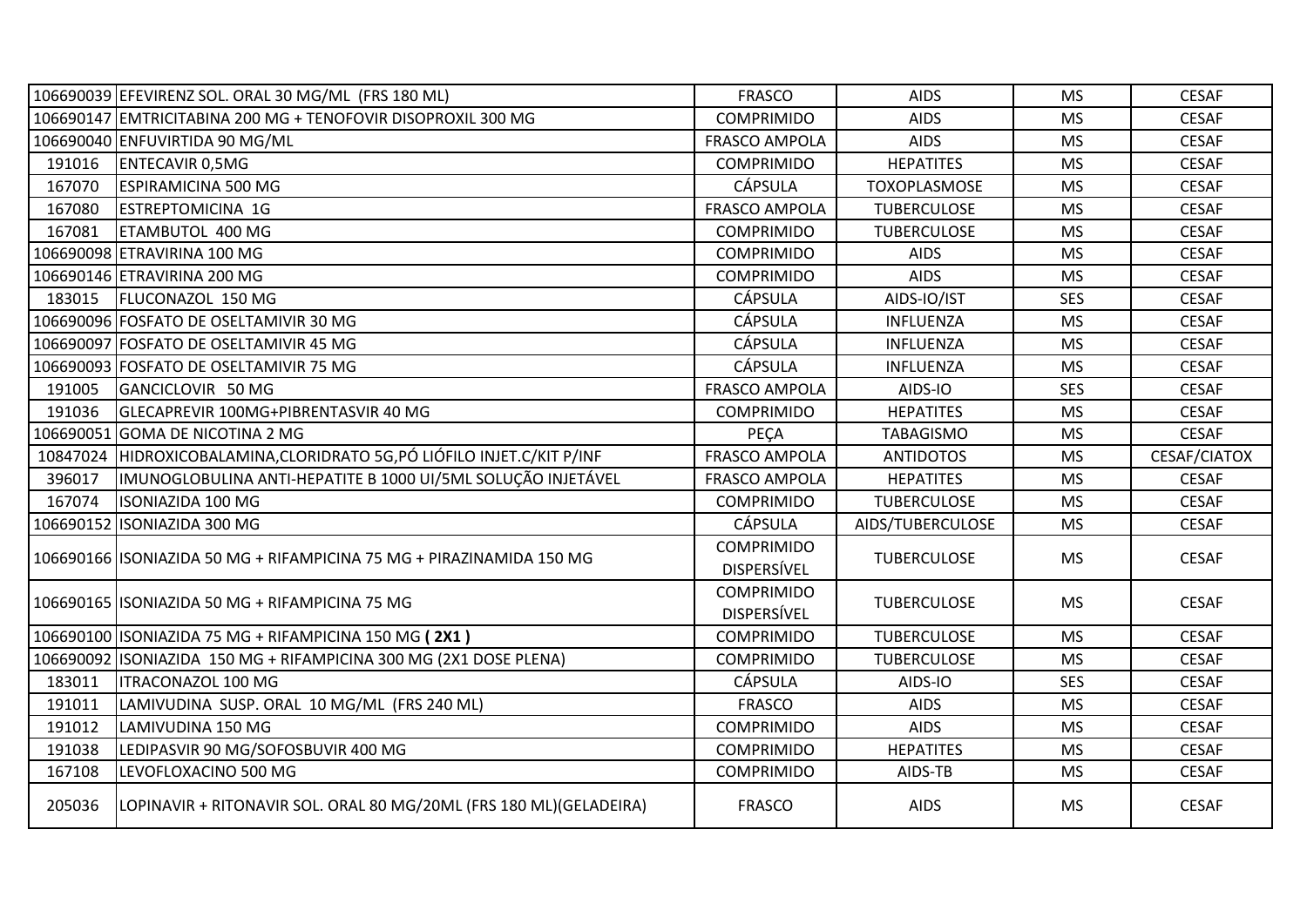|         | 106690094 LOPINAVIR 100 MG + RITONAVIR 25 MG (BABY DOSE)                  | <b>COMPRIMIDO</b>                       | <b>AIDS</b>                                   | <b>MS</b>  | <b>CESAF</b> |
|---------|---------------------------------------------------------------------------|-----------------------------------------|-----------------------------------------------|------------|--------------|
|         | 106690119 MARAVIROQUE 150 MG                                              | <b>COMPRIMIDO</b>                       | <b>AIDS</b>                                   | <b>MS</b>  | <b>CESAF</b> |
|         | 106690141 MICRONUTRIENTES- SUPLEMENTO DE VITAMINAS E MINERAIS EM PÓ 1 G   | SACHÊ                                   | ALIMENTAÇÃO E<br><b>NUTRIÇÃO</b>              | <b>MS</b>  | <b>CESAF</b> |
|         | 106690169 MILTEFOSINA 50 MG                                               | <b>COMPRIMIDO</b>                       | LEISHMANIOSE                                  | <b>MS</b>  | <b>CESAF</b> |
|         | 106690066 MINOCICLINA CLORIDRATO 100MG                                    | <b>CÁPSULA</b>                          | <b>HANSENIASE</b>                             | <b>MS</b>  | <b>CESAF</b> |
|         | 106690067 MULTIBACILAR - ADULTO RIFAMPICINA 300 MG + CLOFAZIMIN           | <b>BLÍSTER</b>                          | HANSENIASE                                    | <b>MS</b>  | <b>CESAF</b> |
|         | 106690068 MULTIBACILAR - INFANTIL RIFAMPICINA 150 + 300 MG                | <b>BLÍSTER</b>                          | <b>HANSENIASE</b>                             | <b>MS</b>  | <b>CESAF</b> |
| 205019  | NEVIRAPINA 200 MG                                                         | <b>COMPRIMIDO</b>                       | <b>AIDS</b>                                   | <b>MS</b>  | <b>CESAF</b> |
|         | 106690136 NEVIRAPINA SUSP. ORAL - 10 MG/ML (FRS 100 ML)                   | <b>FRASCO</b>                           | <b>AIDS</b>                                   | <b>MS</b>  | <b>CESAF</b> |
|         | 106690151 NIFURTIMOX 120MG                                                | <b>COMPRIMIDO</b>                       | DOENÇA DE CHAGAS                              | <b>MS</b>  | <b>CESAF</b> |
|         | 106690072 OFLOXACINA 400 MG                                               | <b>COMPRIMIDO</b>                       | <b>HANSENIASE</b>                             | <b>MS</b>  | <b>CESAF</b> |
| 396041  | PALIVIZUMABE 100 MG/ML, SOL. INJETAVEL, 0,5 ML (FR-AMP) (GELADEIRA)       | MILIGRAMA                               | <b>VÍRUS SINCICIAL</b><br>RESPIRATÓRIO        | <b>MS</b>  | <b>CESAF</b> |
| 396042  | PALIVIZUMABE 100 MG/ML, SOL. INJETAVEL, 1,0 ML (FR-AMP) (GELADEIRA)       | MILIGRAMA                               | <b>VÍRUS SINCICIAL</b><br>RESPIRATÓRIO        | <b>MS</b>  | <b>CESAF</b> |
| 9407005 | PALIV. AGULHA DESC.HIP.BISEL TRIFACETADO, SILICONIZADA 25X7 (ASPIRAÇÃO)   | PEÇA                                    | <b>VÍRUS SINCICIAL</b><br><b>RESPIRATÓRIO</b> | <b>SC</b>  | <b>CESAF</b> |
| 9407003 | PALIV. AGULHA DESC.HIP.BISEL TRIFACETADO, SILICONIZADO 25X5,5 (APLICAÇÃO) | PEÇA                                    | <b>VÍRUS SINCICIAL</b><br>RESPIRATÓRIO        | <b>SC</b>  | <b>CESAF</b> |
| 9644066 | PALIV. SERINGA DESCARTÁVEL, CAP T-100, SEM AGULHA 1ML                     | PEÇA                                    | <b>VÍRUS SINCICIAL</b><br><b>RESPIRATÓRIO</b> | <b>SC</b>  | <b>CESAF</b> |
| 515005  | PENTOXIFILINA 400 MG                                                      | DRÁGEA                                  | HANSENIASE/LEISHMAN<br><b>IOSE</b>            | <b>MS</b>  | <b>CESAF</b> |
| 167078  | PIRAZINAMIDA 500 MG                                                       | <b>COMPRIMIDO</b>                       | <b>TUBERCULOSE</b>                            | <b>MS</b>  | <b>CESAF</b> |
|         | 106690164 PIRAZINAMIDA 150 MG                                             | <b>COMPRIMIDO</b><br><b>DISPERSÍVEL</b> | <b>TUBERCULOSE</b>                            | <b>MS</b>  | <b>CESAF</b> |
| 167079  | PIRAZINAMIDA XAROPE 3% 30 MG/ML FRS150 ML INDISPONÍVEL                    | <b>FRASCO</b>                           | <b>TUBERCULOSE</b>                            | <b>MS</b>  | <b>CESAF</b> |
| 175009  | PIRIMETAMINA 25 MG                                                        | <b>COMPRIMIDO</b>                       | TOXOPLASMOSE                                  | <b>MS</b>  | <b>CESAF</b> |
| 817039  | PODOFILINA 25%, 250ML/ML, SOLUÇÃO ALCOÓLICA, FRASCO 10ML                  | <b>FRASCO</b>                           | AIDS-IST                                      | <b>SES</b> | <b>CESAF</b> |
|         | 106690079 PRAZIQUANTEL 600 MG                                             | <b>COMPRIMIDO</b>                       | <b>ESQUITOSSOMOSE/TENÍ</b><br>ASE             | <b>MS</b>  | <b>CESAF</b> |
| 124003  | PREDNISONA 5 MG                                                           | <b>COMPRIMIDO</b>                       | HANSENIASE                                    | <b>MS</b>  | <b>CESAF</b> |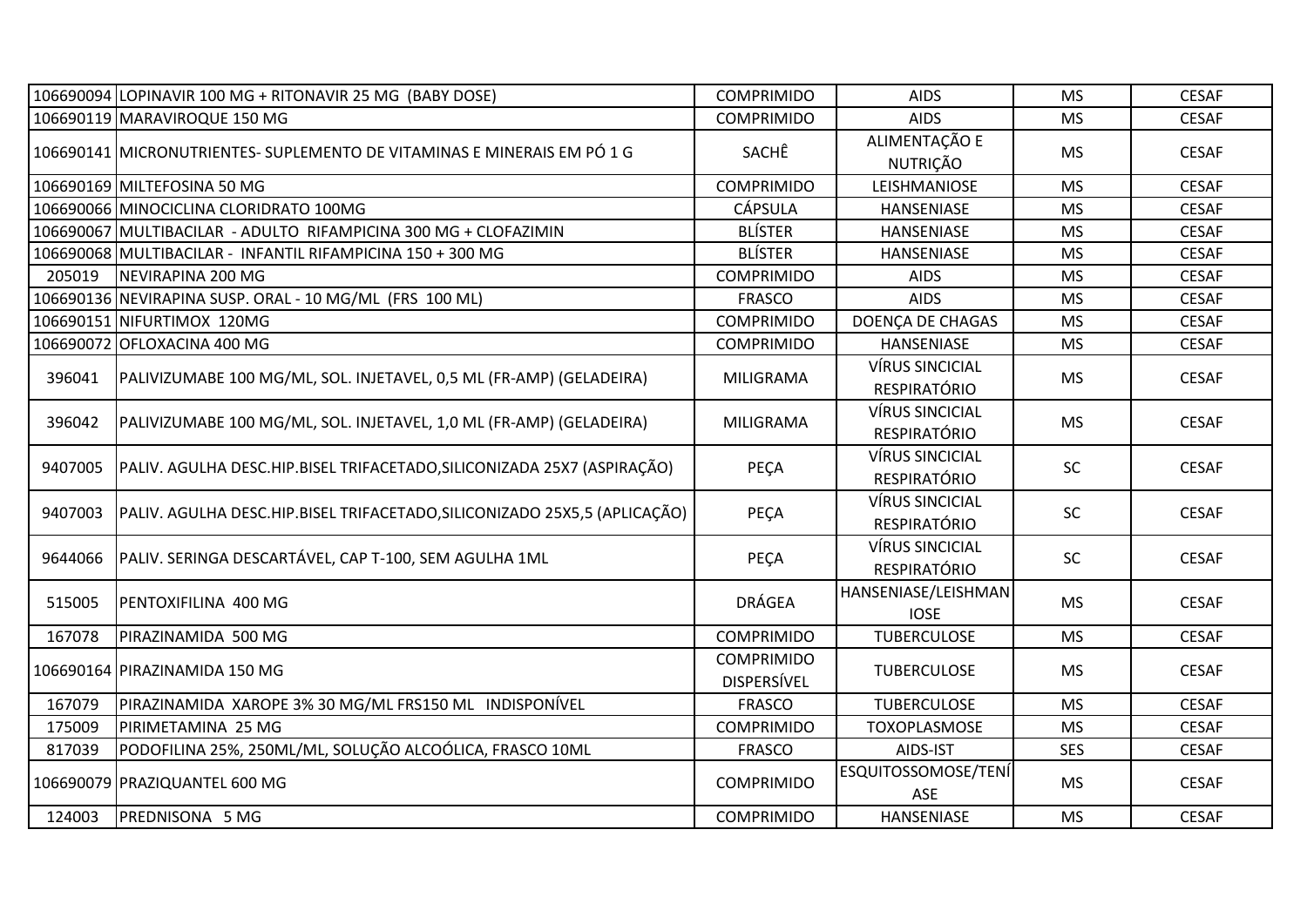| 124004 | PREDNISONA 20 MG                                                     | <b>COMPRIMIDO</b> | <b>HANSENIASE</b>          | <b>MS</b>  | <b>CESAF</b>    |
|--------|----------------------------------------------------------------------|-------------------|----------------------------|------------|-----------------|
|        | 106690080 PRIMAQUINA 15 MG                                           | <b>COMPRIMIDO</b> | AIDS/MALÁRIA               | <b>MS</b>  | <b>CESAF</b>    |
|        | 106690110 PRIMAQUINA DIFOSFATO 5 MG                                  | <b>COMPRIMIDO</b> | MALÁRIA                    | <b>MS</b>  | <b>CESAF</b>    |
|        | 4308003   PROTETOR SOLAR CREME DE PROTEÇÃO FATOR 30                  | <b>FRASCO</b>     | <b>HANSENIASE</b>          | <b>SES</b> | <b>CESAF</b>    |
|        | 106690137 RALTEGRAVIR 100 MG PEDIÁTRICO                              | <b>COMPRIMIDO</b> | <b>AIDS</b>                | <b>MS</b>  | <b>CESAF</b>    |
|        | 106690171 RALTEGRAVIR 100MG GRANULADO PARA SUSPENSÃO ORAL            | SACHÊ             | <b>AIDS</b>                | <b>MS</b>  | <b>CESAF</b>    |
|        | 106690082 RALTEGRAVIR 400 MG                                         | <b>COMPRIMIDO</b> | <b>AIDS</b>                | <b>MS</b>  | <b>CESAF</b>    |
| 426010 | RIBAVIRINA 250MG                                                     | <b>CÁPSULA</b>    | <b>HEPATITES</b>           | <b>MS</b>  | <b>CESAF</b>    |
|        | 106690117 RIFABUTINA 150 MG                                          | <b>CÁPSULA</b>    | AIDS-TB                    | <b>MS</b>  | <b>CESAF</b>    |
|        | RIFAMPICINA 300 MG                                                   | <b>CÁPSULA</b>    | <b>BRUCELOSE/HANSENIAS</b> |            | CESAF/CBAF (HS) |
|        |                                                                      |                   | E/ MENINGITE/              | <b>MS</b>  |                 |
| 167075 |                                                                      |                   | TUBERCULOSE/               |            |                 |
|        |                                                                      |                   | <b>HIDRADENITE</b>         |            |                 |
|        |                                                                      |                   | SUPURATIVA (HS)            |            |                 |
|        |                                                                      |                   | BRUCELOSE/HANSENIAS        |            |                 |
| 167076 | RIFAMPICINA SUSP. ORAL 20 MG/ML FR 50ML                              | <b>FRASCO</b>     | E/ MENINGITE/              | <b>MS</b>  | <b>CESAF</b>    |
|        |                                                                      |                   | <b>TUBERCULOSE</b>         |            |                 |
|        |                                                                      |                   | TUBERCULOSE/HANSEN         |            |                 |
|        | 106690168 RIFAMPICINA SUSP. ORAL 20 MG/ ML 120 ML                    | <b>FRASCO</b>     | IASE/MENINGITE             | <b>MS</b>  | <b>CESAF</b>    |
|        | 106690173 RIFAPENTINA 150 MG                                         | <b>COMPRIMIDO</b> | <b>TUBERCULOSE</b>         | <b>MS</b>  | <b>CESAF</b>    |
|        | 106690133 RITONAVIR 100 MG (TERMOESTÁVEL)                            | <b>COMPRIMIDO</b> | <b>AIDS</b>                | <b>MS</b>  | <b>CESAF</b>    |
|        | 106690161 RITONAVIR-PÓ P/SUSPENSÃO ORAL 100MG - CONJUNTO ENVELOPE    | <b>ENVELOPE</b>   | <b>AIDS</b>                | <b>MS</b>  | <b>CESAF</b>    |
| 191037 | SOFOSBUVIR 400MG / VELPATASVIR 100 MG COMP                           | <b>COMPRIMIDO</b> | <b>HEPATITES</b>           | <b>MS</b>  | <b>CESAF</b>    |
| 167047 | <b>SULFADIAZINA 500 MG</b>                                           | <b>COMPRIMIDO</b> | <b>TOXOPLASMOSE</b>        | <b>MS</b>  | <b>CESAF</b>    |
| 167051 | SULFAMETOXAZOL + TRIMETOPRIMA 80MG/ML + 16MG/ML SOLUÇÃO<br>INJETÁVEL | <b>AMPOLA</b>     | AIDS-IO                    | <b>SES</b> | <b>CESAF</b>    |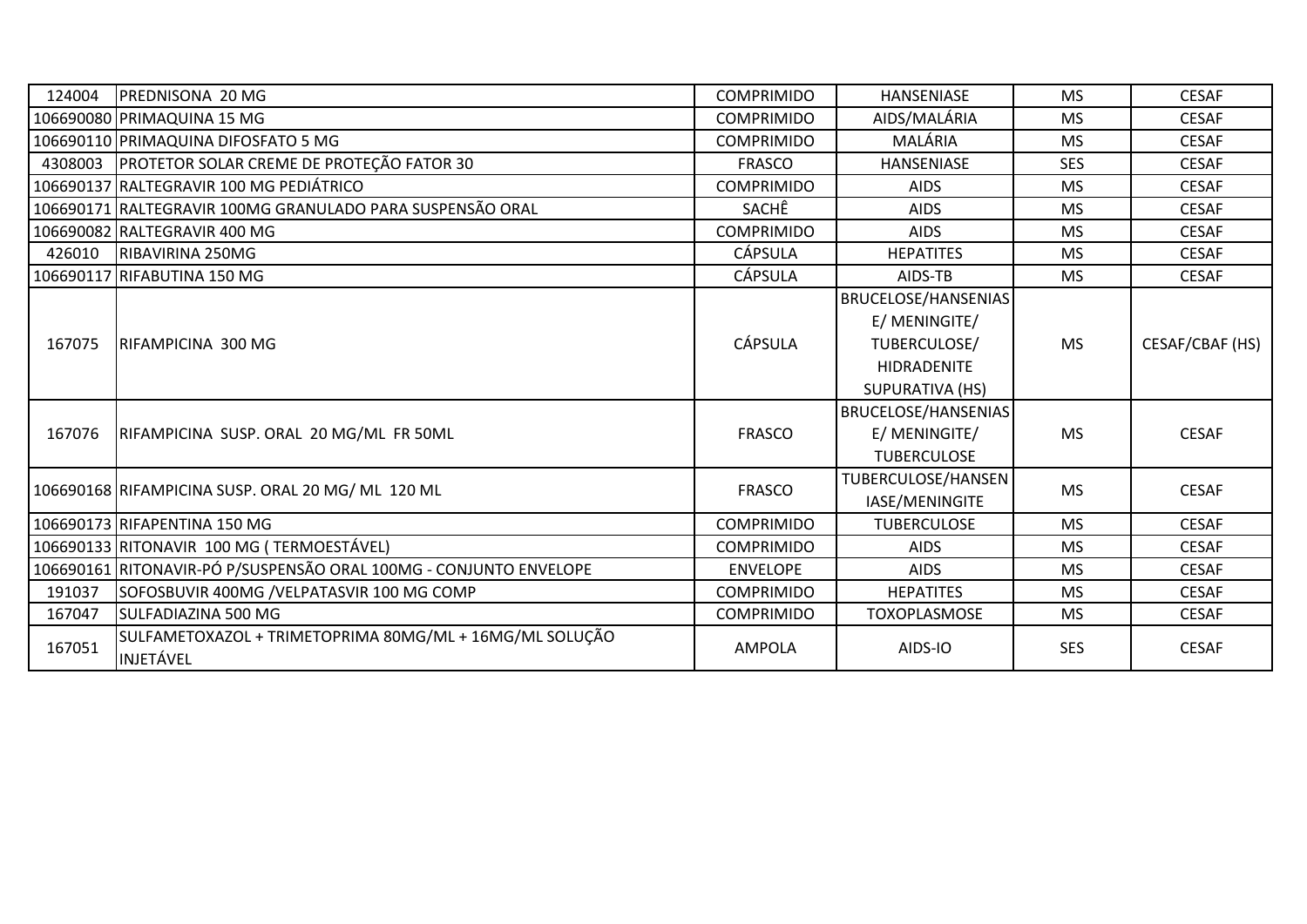|           | 106690086 TALIDOMIDA 100 MG (C3)                                                                                                                                                   | <b>COMPRIMIDO</b>    | AIDS/HANSENIASE/LUP<br>US/ MIELOMA<br>MÚLTIPLO/ SÍNDROME<br>MIELODISPLASICA/DOE<br>NÇA ENXERTO CONTRA<br>HOSPEDEIRO/CIDS NÃO-<br><b>PADRONIZADOS</b> | <b>MS</b> | <b>CESAF</b>          |
|-----------|------------------------------------------------------------------------------------------------------------------------------------------------------------------------------------|----------------------|------------------------------------------------------------------------------------------------------------------------------------------------------|-----------|-----------------------|
|           | 106690134 TENOFOVIR + LAMIVUDINA + EFAVIRENZ 300 + 300 MG + 600 MG (3X1)                                                                                                           | <b>COMPRIMIDO</b>    | <b>AIDS</b>                                                                                                                                          | <b>MS</b> | <b>CESAF</b>          |
|           | 106690132 TENOFOVIR + LAMIVUDINA 300 MG + 300 MG (2X1)                                                                                                                             | <b>COMPRIMIDO</b>    | <b>AIDS</b>                                                                                                                                          | <b>MS</b> | <b>CESAF</b>          |
| 191021    | <b>TENOFOVIR 300 MG</b>                                                                                                                                                            | <b>COMPRIMIDO</b>    | AIDS/HEPATITES                                                                                                                                       | <b>MS</b> | <b>CESAF</b>          |
|           | 106690174 TENOFOVIR ALAFENAMIDA 25 MG                                                                                                                                              | <b>COMPRIMIDO</b>    | <b>HEPATITES</b>                                                                                                                                     | <b>MS</b> | <b>CESAF</b>          |
|           | 106690101 TIPRANAVIR 250 MG (GELADEIRA)                                                                                                                                            | <b>CÁPSULA</b>       | <b>AIDS</b>                                                                                                                                          | <b>MS</b> | <b>CESAF</b>          |
|           | 106690113 VITAMINA A 100.000 UI                                                                                                                                                    | <b>CÁPSULA</b>       | ALIMENTAÇÃO E<br>NUTRIÇÃO / SARAMPO                                                                                                                  | <b>MS</b> | <b>CESAF</b>          |
|           | 106690114 VITAMINA A 200.000 UI                                                                                                                                                    | <b>CÁPSULA</b>       | ALIMENTAÇÃO E<br>NUTRIÇÃO / SARAMPO                                                                                                                  | <b>MS</b> | <b>CESAF</b>          |
|           | 106690102 ZANAMIVIR 5 MG PO P/ INALAÇÃO ORAL                                                                                                                                       | <b>FRASCO</b>        | INFLUENZA                                                                                                                                            | <b>MS</b> | <b>CESAF</b>          |
| 205009    | ZIDOVUDINA 100 MG                                                                                                                                                                  | <b>CÁPSULA</b>       | <b>AIDS</b>                                                                                                                                          | <b>MS</b> | <b>CESAF</b>          |
| 205027    | ZIDOVUDINA SOL INJ 10 MG/ML (FRS AMP. 20 ML)                                                                                                                                       | <b>FRASCO AMPOLA</b> | <b>AIDS</b>                                                                                                                                          | <b>MS</b> | <b>CESAF</b>          |
|           | 106690170 ZIDOVUDINA SOL. ORAL 10 MG/ML (FRS 100 ML)                                                                                                                               | <b>FRASCO</b>        | <b>AIDS</b>                                                                                                                                          | <b>MS</b> | <b>CESAF</b>          |
| 205022    | ZIDOVUDINA + LAMIVUDINA 300 + 150 MG                                                                                                                                               | <b>COMPRIMIDO</b>    | <b>AIDS</b>                                                                                                                                          | <b>MS</b> | <b>CESAF</b>          |
|           |                                                                                                                                                                                    |                      |                                                                                                                                                      |           |                       |
| $OBS1$ .: | Ácido tranexâmico, Fenoximetilpenicilina potássica, Desmopressina, Fatores de<br>coagulação e outros insumos para tratamento de coagulopatias, consultar<br>diretamente no HEMOSC. |                      | <b>COAGULOPATIAS</b>                                                                                                                                 | <b>MS</b> | <b>CESAF (HEMOSC)</b> |